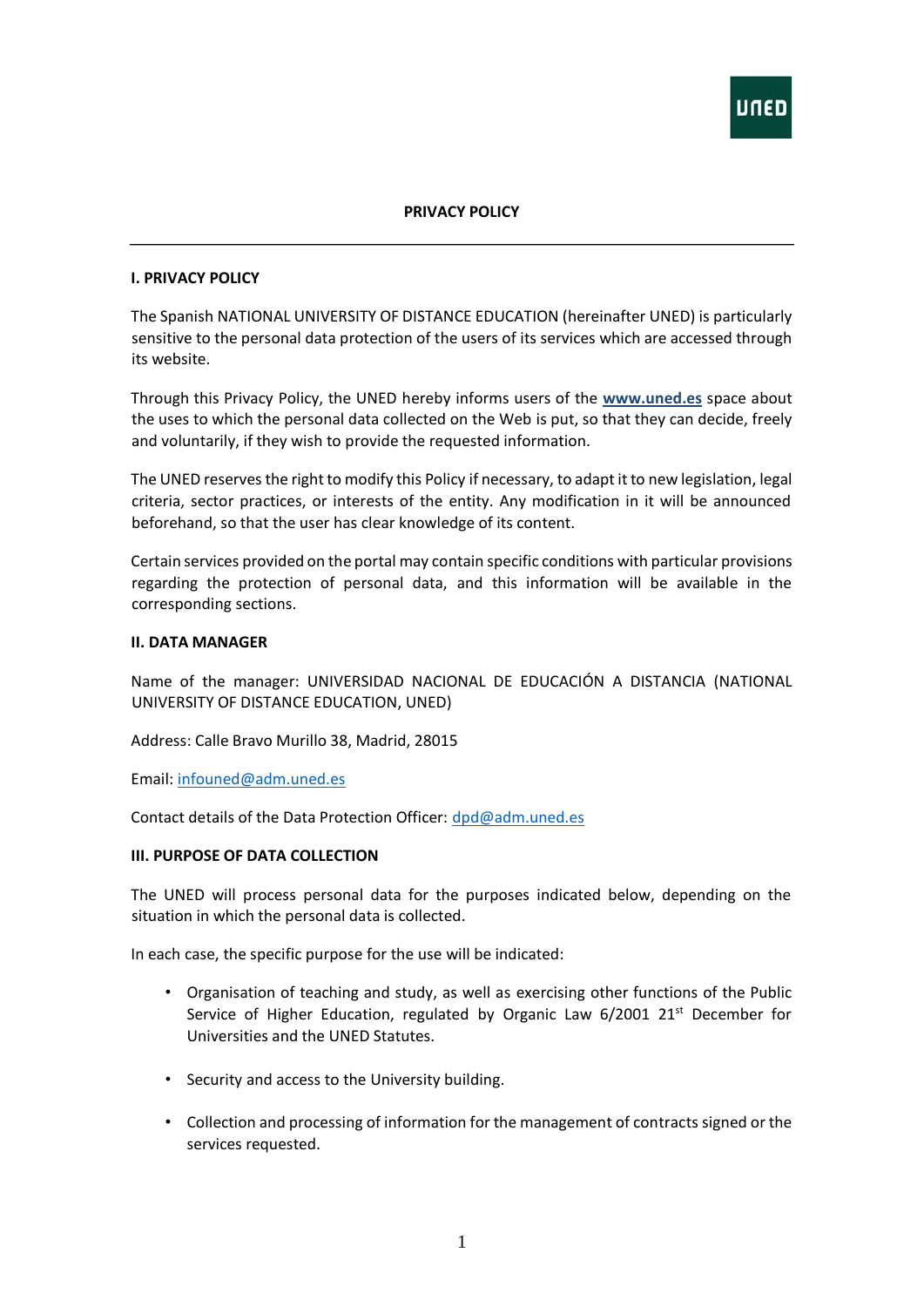

- Management of job applications and the selection process this might lead to, for the provision of jobs through the management of job listings or similar instruments which the UNED implements.
- Management and processing of applications from people who may carry out internships as trainees.
- Management of participation in Radio, Television or other media programmes produced by the CEMAV, as well as the authorizations and payments that may be agreed upon for any appearance as a lecturer at the UNED.

## **IV LEGAL BASES**

The UNED will manage personal data in accordance with the legal bases, which the interested party will be duly informed of in each situation:

- The consent of the interested party.
- The provision of the public education service provided by the University
- The implementation of a contract in which the interested party is a part or for the application of pre-contractual measures at the request of the interested party.
- Monitoring building access or video surveillance management, where the legal basis will be the legitimate interest pursued by the UNED.

## **V. DATA CONSERVATION PERIODS**

The data will be kept for the minimum time necessary and in all cases for the legally foreseen periods.

The data related to a contract, or any other type of service relationship, will be kept until the end of the contractual relationship or the provision of services.

Images recorded for security purposes will be kept for a maximum of one month. Images may be captured and saved to make them available to the Public Administrations, Judges and Courts, for the attention of possible responsibilities arising from data management, during the term of the statute of limitations.

The data of job applicants or trainees will be kept for the deadlines fixed in the application for the post.

The interested party has the right to revoke their consent at any time and to exercise their rights recognized in the General Data Protection Regulations (see section VII)

## **VI. DATA COMMUNICATION**

The data collected through the Web will only be ceded in cases where the user is expressly informed of it.

The data may be ceded, when legally appropriate, to: